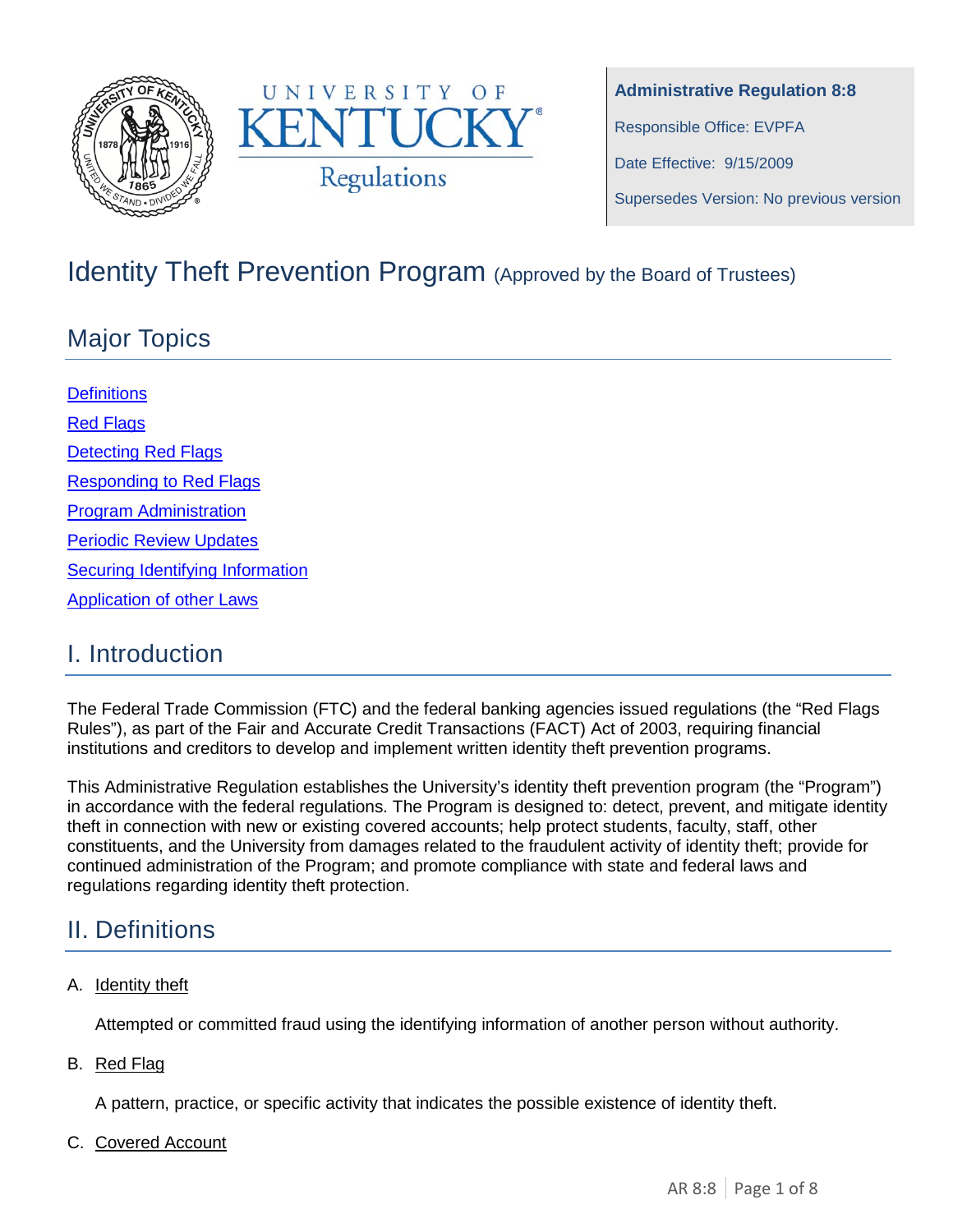Includes any account that involves or is designed to permit multiple payments or transactions. Every new and existing account maintained by the University for its students, faculty, staff, patients, and other constituents that meets the following criteria is covered by this Program:

- 1. Accounts for which there is a reasonably foreseeable risk of identity theft; and
- 2. Accounts for which there is a reasonably foreseeable risk to the safety or soundness of the University from identity theft, including financial, operational, compliance, reputation, or litigation.

#### D. Identifying information

Any name or number that may be used, alone or in conjunction with any other information, to identify a specific person, including but not limited to: name, address, telephone number, Social Security number, date of birth, government issued driver's license or identification number, alien registration number, government passport number, employer or taxpayer identification number, patient account number, health insurance number, student identification number, computer's Internet Protocol address, credit card number, or routing code.

### <span id="page-1-0"></span>III. Red Flags

Any time a Red Flag, or a situation closely resembling a Red Flag, is apparent, it should be investigated for verification. The following Red Flags are potential indicators of fraud:

- A. Suspicious Documents
	- 1. Documents provided for identification appear altered, forged, or inauthentic;
	- 2. The photograph or physical description on identification provided is not consistent with the appearance of the individual presenting the identification; or
	- 3. Other information on the identification provided is not consistent with information provided by the person presenting the identification or is not consistent with readily accessible information on file (such as a signature).
- B. Suspicious Personal Identifying Information
	- 1. Personal identifying information provided is inconsistent when compared against external information sources used by the University. For example, the Social Security number (SSN) has not been issued or is listed on the Social Security Administration's Death Master File;
	- 2. Personal identifying information provided by the individual is not consistent with other personal identifying information provided by the individual. For example, there is a lack of correlation between the SSN range and date of birth;
	- 3. The individual fails to provide all required personal identifying information;
	- 4. When using security questions (mother's maiden name, pet's name, etc.), the individual cannot provide authenticating information beyond that which generally would be available; or
	- 5. Personal identifying information provided is not consistent with personal identifying information that is on file with the University.
- C. Unusual Use of, or Suspicious Activity Related to, a Covered Account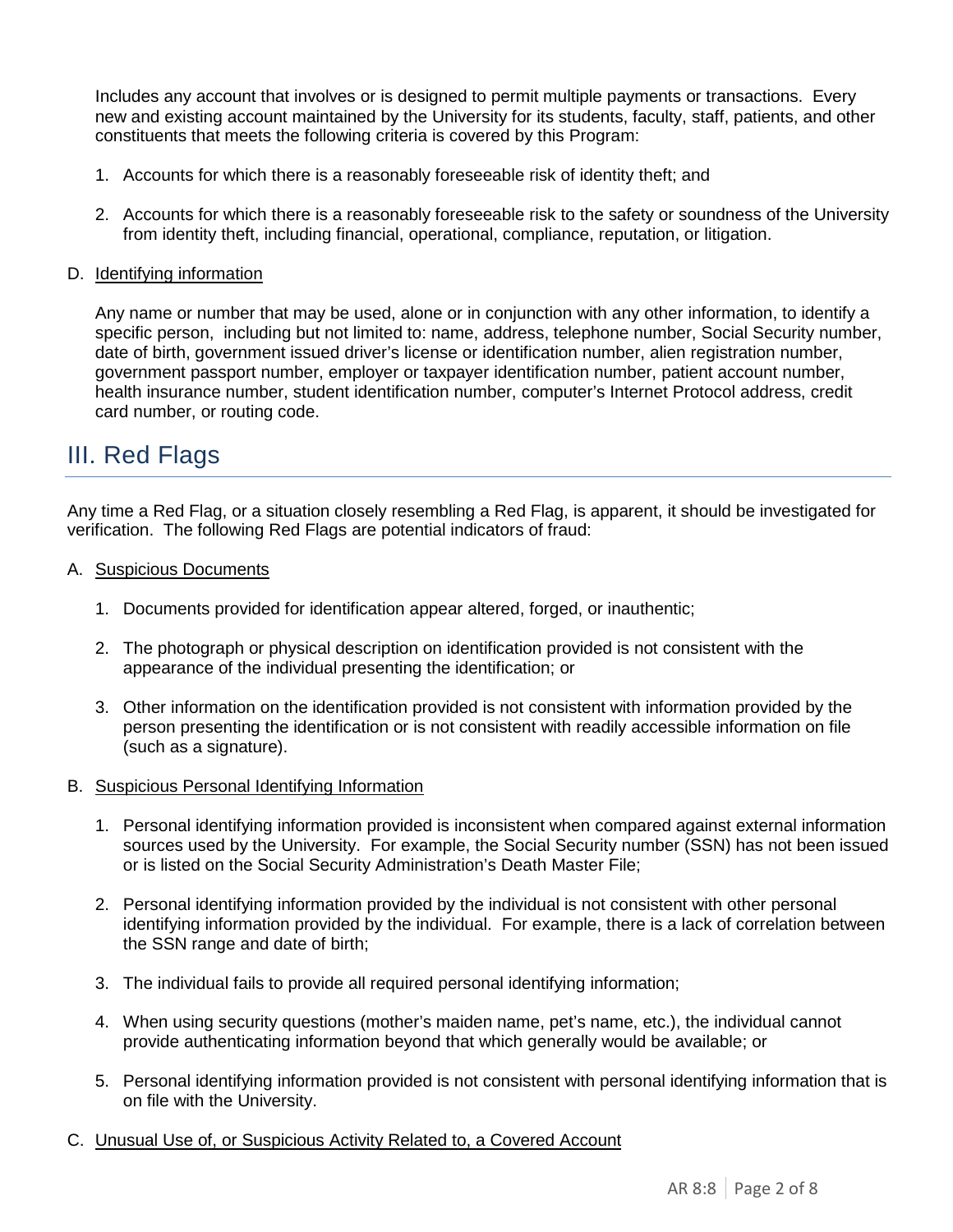- 1. The University is notified of unauthorized charges or transactions in connection with an individual's Covered Account;
- 2. The University receives notice from victims of identity theft, law enforcement authorities, or other persons regarding possible identity theft in connection with Covered Accounts held by the University;
- 3. A breach in the University's computer system security; or
- 4. Mail sent to the individual is returned repeatedly as undeliverable although transactions continue to be conducted in connection with the Covered Account.
- D. Other Information Commonly Used in Identity Theft

The following information, even though it may otherwise be considered public or proprietary, is often used in conjunction with Confidential Information to commit fraudulent activity such as identity theft:

- 1. Payroll information, including but not limited to: paychecks, pay stubs, or flexible benefits plan check requests and associated paperwork;
- 2. Medical information for any employee or customer, including but not limited to: health care provider names and claims, insurance claims, prescriptions, and any related personal medical information; or
- 3. Other personal information belonging to students, faculty, staff, patients, and other constituents, including but not limited to: name, date of birth, address, phone numbers, maiden name, customer number, bank routing number, credit card number, or account number.

## <span id="page-2-0"></span>IV. Detecting Red Flags

#### A. New Covered Accounts

In order to detect Red Flags, University employees should verify the identity of the person(s) opening a new account by requiring certain identifying information such as name, date of birth, academic records, residential or business address, or other identification as appropriate; and by verifying the person's identity (for instance, review of driver's license or other government-issued photo identification card).

#### B. Existing Covered Accounts

In order to detect Red Flags for an existing account, University employees should verify the identification of person(s) who request information (in person, via telephone, via facsimile, or via email); and verify the validity of requests to change billing addresses and changes in banking information given for billing and payment purposes.

Any time a credit report is sought in connection with covered accounts, University employees should require written verification from any applicant that the address provided by the applicant is accurate at the time the request for the credit report is made to the consumer reporting agency. In the event of notice of an address discrepancy in a credit report, University employees should verify whether the report pertains to the individual for whom the report was requested. If it is determined that the address provided by the credit reporting agency is inaccurate, University employees should report to the credit reporting agency an address that the University has confirmed is accurate.

### <span id="page-2-1"></span>V. Responding to Red Flags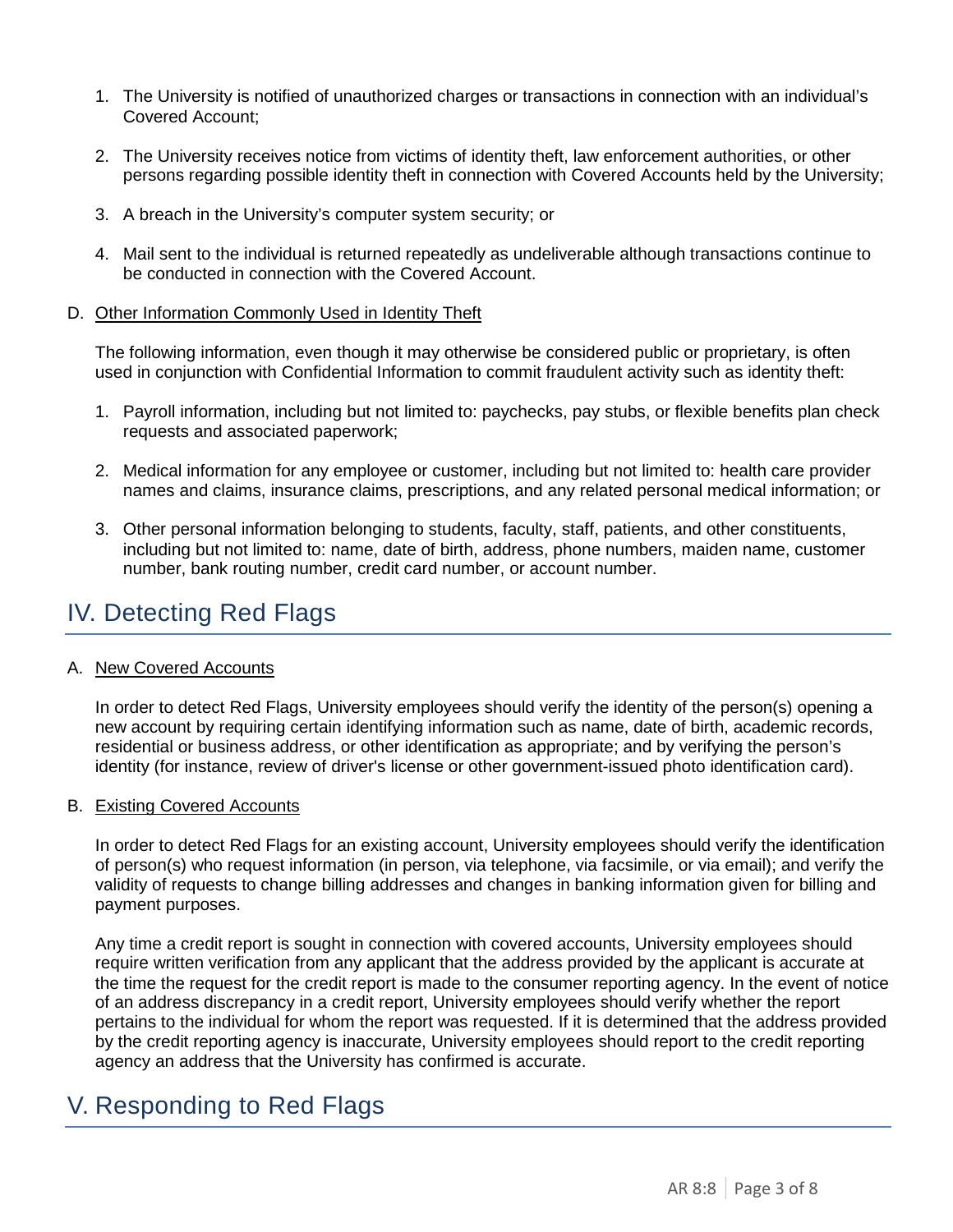Once a Red Flag, or potential Red Flag, is detected, University officials should act quickly to protect students, faculty, staff, patients, and other constituents and the University from damages and loss. When fraudulent activity is detected, University officials shall act in accordance with the facts known; actions may include one or more of the following:

- Monitor the account for evidence of identity theft;
- Contact the individual;
- Change any passwords, security codes, or other security devices that permit access to an account;
- Not attempt to collect on a Covered Account or otherwise place into debt collection;
- Not open a new Covered Account;
- Notify and cooperate with appropriate law enforcement authorities;
- Close a Covered Account and/or reopen a Covered Account with a new account number;
- Determine that no response is warranted under the particular circumstances;
- Cancel the transaction; and/or
- Determine the extent of liability of the University.

### <span id="page-3-0"></span>VI. Program Administration

A. Delegation

Establishment of the initial Identity Theft Prevention Program is the responsibility of the University's Board of Trustees. Thereafter, the President is authorized to make amendments to this regulation, upon recommendation by the Executive Vice President for Finance and Administration, and as will conform to current law and to reflect risks to covered accounts.

Operational responsibility for the Program, including but not limited to oversight, development, implementation, ongoing administration, recommendation of needed changes, and implementation of needed changes, is delegated through the President to the Executive Vice President for Finance and Administration, or designee.

#### B. Employee training

Training shall be conducted for all employees for whom it is reasonably foreseeable, as determined by the Executive Vice President for Finance and Administration, or designee, that the employee may come into contact with Covered Accounts or personally identifiable information that may constitute a risk to the University or its students, faculty, staff, patients, and other constituents. Employees shall receive training, as necessary, in all elements of the Program. Human Resources, in coordination with other appropriate units, is responsible for providing training for all employees for whom it is required. To ensure maximum effectiveness, employees shall continue to receive additional training as changes to the Program are made.

#### C. Oversight of Service Provider Arrangements

The University shall endeavor to ensure that the activities of all service providers are conducted in accordance with reasonable policies and procedures designed to detect, prevent, and mitigate the risk of identity theft. The University shall require, by contract, that service providers who perform an activity in connection with one or more Covered Accounts ensure that such activity shall be conducted in accordance with reasonable policies and procedures designed to detect, prevent, and mitigate the risk of identity theft. A service provider that maintains its own identity theft prevention program, consistent with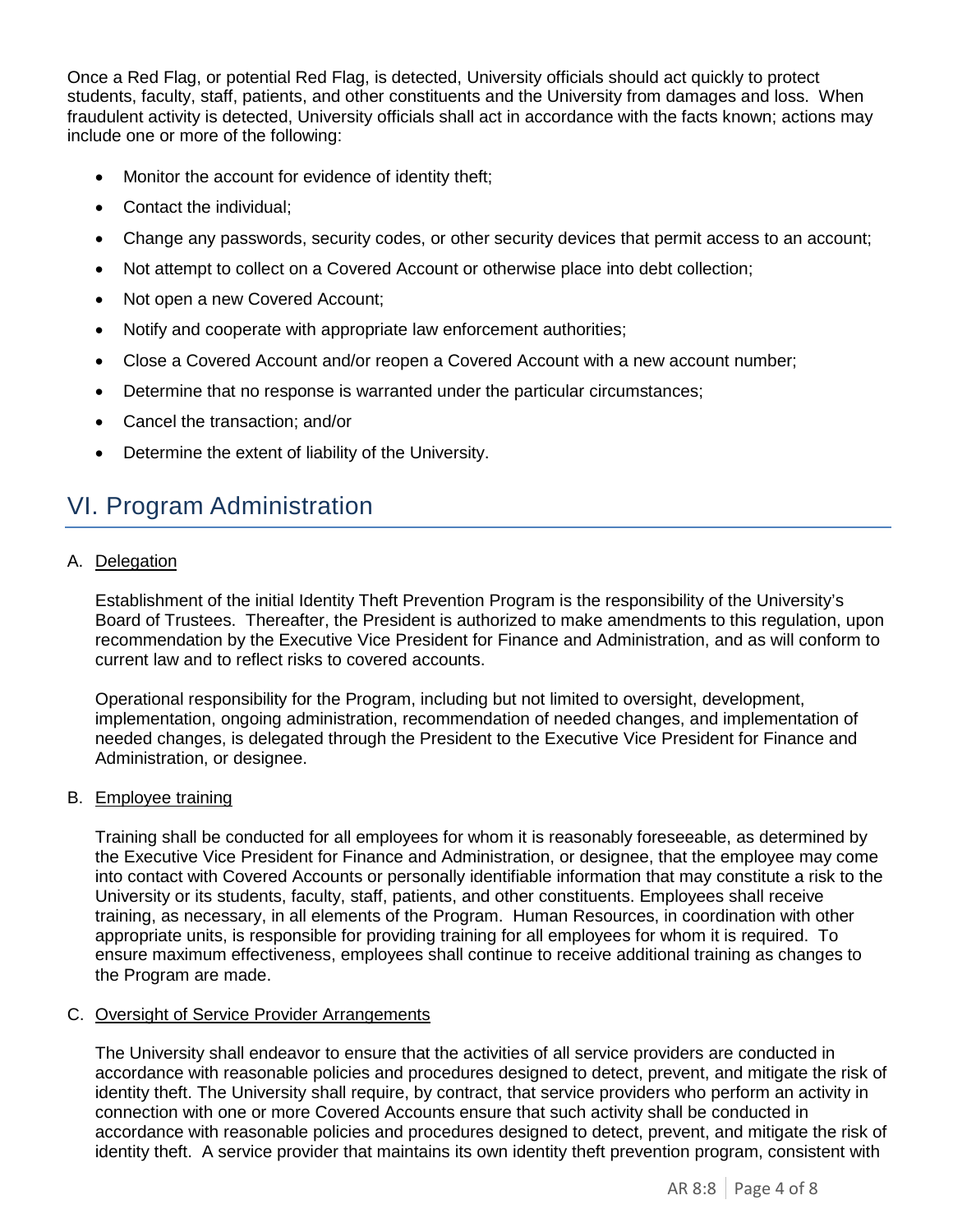the guidance of the Red Flag Rules and validated by appropriate due diligence, may be considered to be meeting these requirements. Any specific requirements should be specifically addressed in the appropriate contract arrangements.

#### D. Covered Accounts Identified by the University

Each unit identified by the University as having a Covered Account shall submit its most recent written **"Red Flag Compliance" Identity Theft Prevention Program** to the Office of the Treasurer. Units identified by the University as having covered accounts are listed in *Appendix A,* which may be supplemented from time to time, as needed. The written **"Red Flag Compliance" Identity Theft Prevention Program** of each unit having a Covered Account(s) shall specifically identify the Covered Account(s), and describe the:

- 1. Policies and procedures to detect potential indications of identity theft with regard to new and existing accounts;
- 2. Policies and procedures to respond to potential or actual incidents of identity theft;
- 3. Employee training and internal reports the unit uses to mitigate risks associated with identity theft; and
- 4. Steps taken to ensure a service provider complies with identity theft standards, if any Covered Account data is shared with a service provider.

#### E. Reporting

Each unit identified as having a Covered Account(s) shall report incidents of identity theft and the effectiveness of the unit's Program to the Executive Vice President for Finance and Administration, or designee. In addition, units having Covered Account(s) in clinical areas shall also report incidents related to health information privacy or security to the appropriate UKHealthCare unit (e.g., Corporate Compliance/Privacy, IT Security). The Executive Vice President for Finance and Administration shall annually report to the President on the operations and effectiveness of the Program.

### <span id="page-4-0"></span>VII. Periodic Review and Updates to the Program

The Program shall be reviewed periodically as may be deemed prudent based on current law; changes in technology; the type of accounts established by the University; the University's experience with identity theft activities; changes in identity theft methods; changes in identity theft detection, mitigation, and prevention methods; changes in types of accounts the University maintains; changes in the University's business arrangements with other entities; and any changes in legal requirements in the area of identity theft. Periodic reviews shall include an assessment of which accounts are covered under the policy and changes to Red Flags. Appropriate action to be taken in the event that fraudulent activity is discovered also may require revision to reduce damage to the University and the individuals within the University community. The Executive Vice President for Finance and Administration shall present any recommended changes to the President for approval.

### <span id="page-4-1"></span>VIII. Securing Identifying Information

### A. Hard Copy

All identifying information concerning Covered Accounts shall be secured by the following means: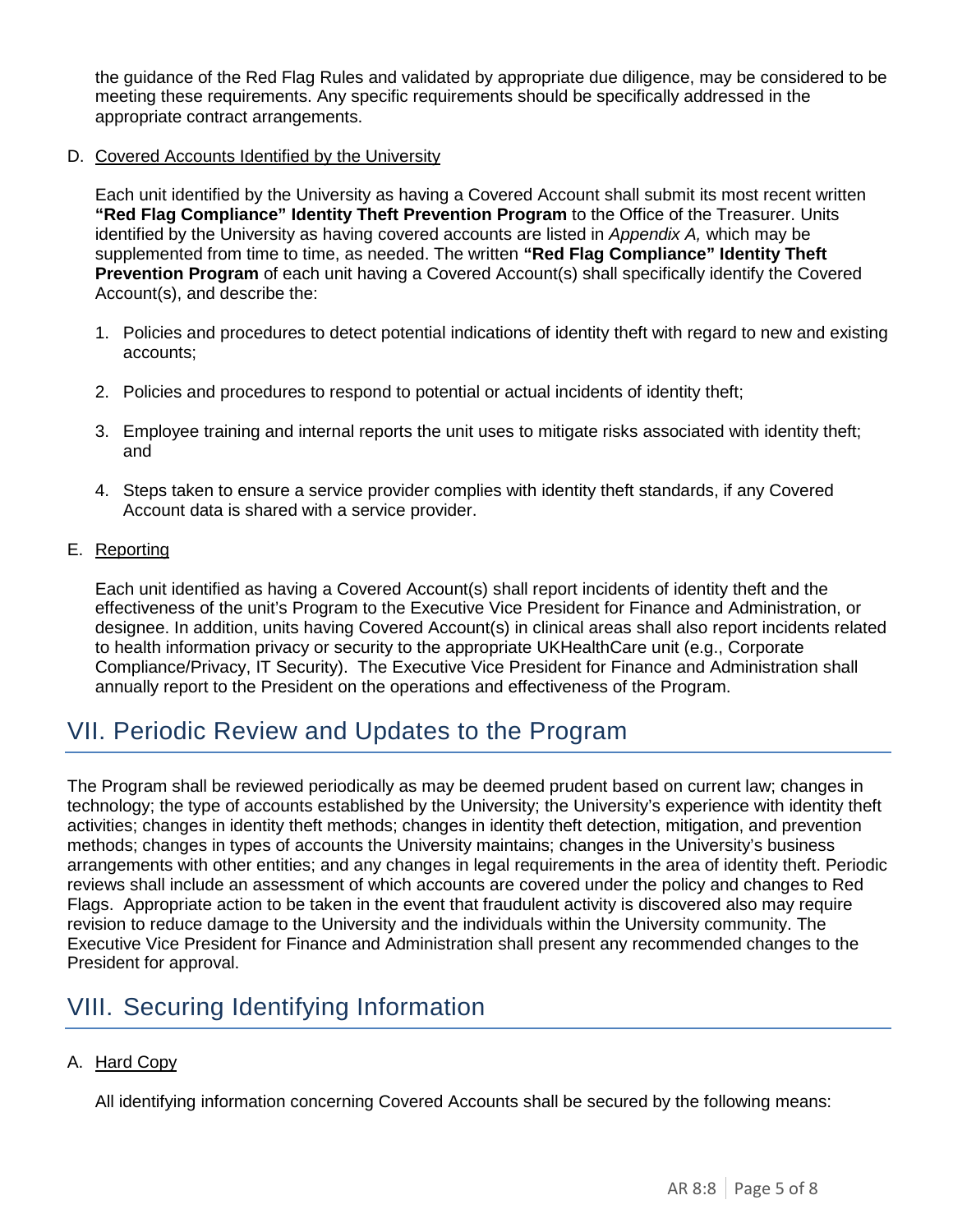- 1. File cabinets, desk drawers, overhead cabinets, and any other storage space containing documents with Identifying Information must be locked when not in use.
- 2. Storage rooms containing documents with Identifying Information and record retention areas must be locked at the end of each workday or when unsupervised.
- 3. Desks, workstations, work areas, printers and fax machines, and common shared work areas must be cleared of all documents containing Identifying Information when not in use.
- 4. Whiteboards, dry-erase boards, writing tablets, etc. containing Identifying Information and located in common shared work areas must be erased, removed, or shredded when not in use. Whiteboards, dry-erase board, etc., located in clinical areas shall also adhere to University privacy policies with regard to patient information.
- 5. University records may only be destroyed in accordance with the University's records retention policy and applicable law.
- 6. Documents containing Identifying Information must be destroyed in a secure manner, and in accordance with applicable University policy and procedure.

#### B. Electronic

All University employees are expected to be familiar with and follow the University's *Policy Governing Access to and Use of University Information Technology Resources* (AR 10:1) and other applicable electronic data security policies [\(http://www.uky.edu/UKIT/policies.htm\)](http://www.uky.edu/UKIT/policies.htm).

### <span id="page-5-0"></span>IX. Application of Other Laws and University Policies

University personnel should make reasonable efforts to secure identifying information. Furthermore, this regulation should be applied in conjunction with the Family Education Rights and Privacy Act (FERPA), the Health Insurance Portability and Accountability Act (HIPAA), the Kentucky Open Records Act, and other applicable laws and University policies. If an employee is uncertain of the confidentiality of a particular piece of information, he or she should contact the University's Office of Legal Counsel, or for clinical areas the Office of Corporate Compliance/Privacy.

### X. References and Related Materials

Fair and Accurate Credit Transactions (FACT) Act of 2003

Red Flag Rules (16 C.F.R. 681 – Federal Trade Commission)

Family Education Rights and Privacy Act (FERPA)

Health Insurance Portability and Accountability Act (HIPAA)

Kentucky Revised Statutes, Chapter 61 (Kentucky Open Records Act)

Administrative Regulation 10:1 Policy Governing Access to and Use of University Information Technology

Resources

University Information Technology Security Policies

### **Revision History**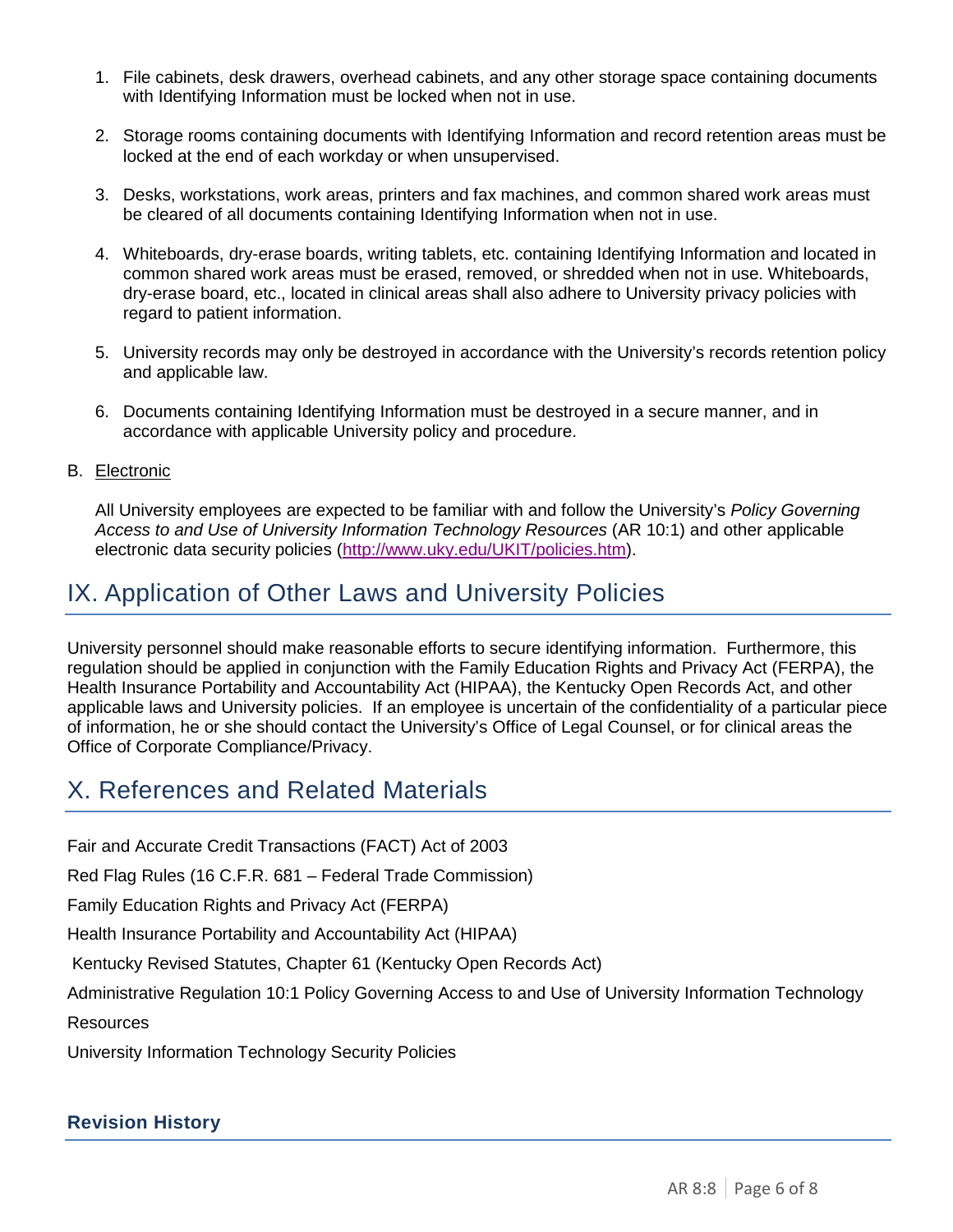AR 8:8: 9/15/2009

For questions, contact: [Office of Legal Counsel](mailto:LegalRegs@uky.edu)